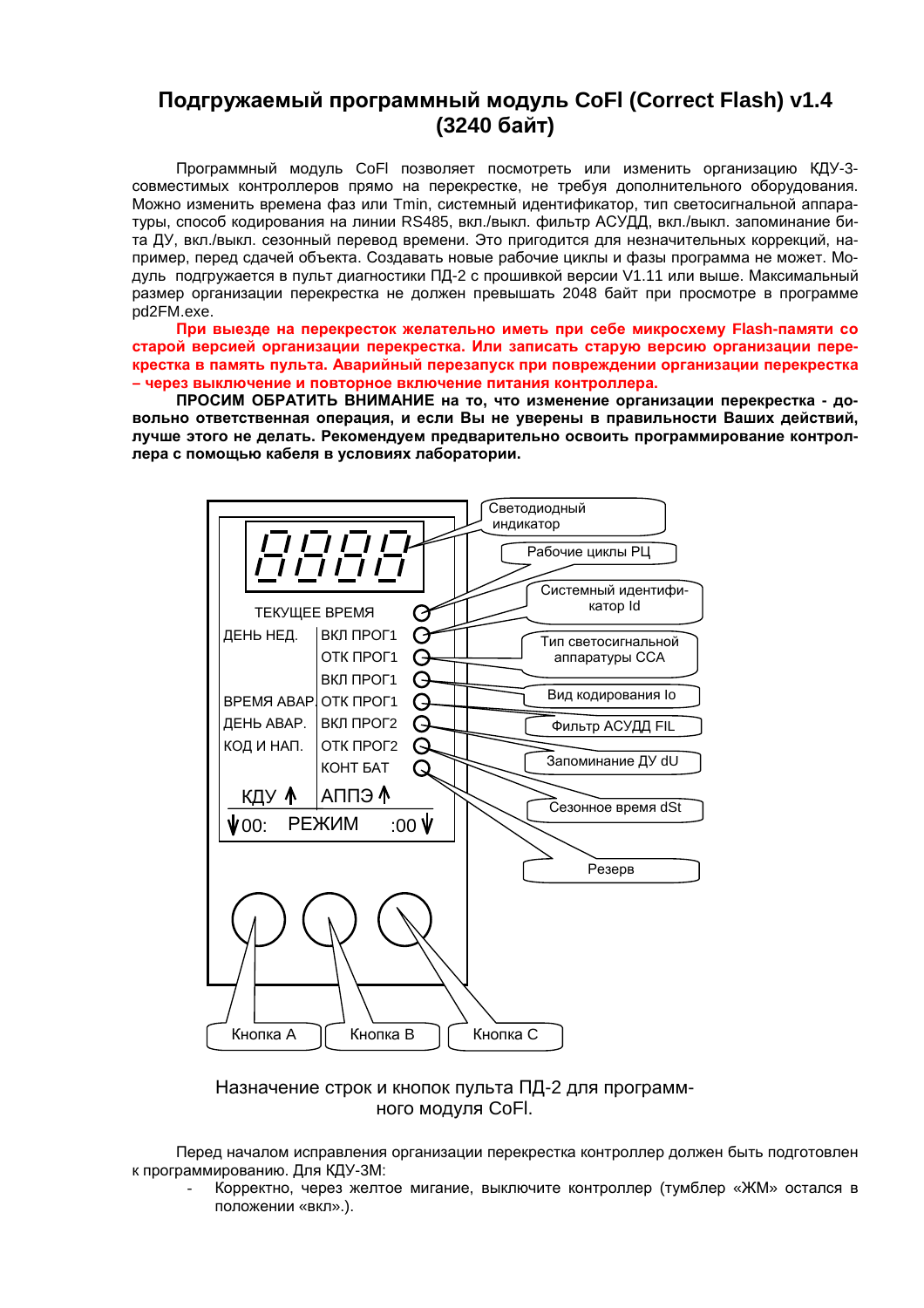- Достаньте электронный блок из монтажной панели и установите джампер XP1, если он не установлен (на плате находится выше процессора D5). Все блоки КДУ-3М комплектуются джамперами, он надет хотя бы на один вывод.
- Установите электронный блок в монтажную панель и включите питание контроллера.
- Подключите пульт диагностики ПД-2 и запустите программу СоFI.

Для КДУ-3Н. С:

- Перевести тумблер «ЖМ» в положение «вкл».
- Перевести тумблер «ОС» в положение «вкл».
- Подключите пульт диагностики ПД-2 и запустите программу СоFI.

Запуск программного модуля СоFI на исполнение выполняется из файлового менеджера, как это указано в описании прошивки pd2v1\_11.mts.

Структура меню программы выглядит следующим образом:



Как правило, кнопкой «А» пульта осуществляется ввод отредактированного значения (Enter), кнопкой «В» - переход на уровень выше без сохранения результата редактирования (Esc), кнопкой «С» - выбор значения (Select).

#### Меню чтения/записи

Сразу после запуска на индикатор выводится «Co.Fl.» (Correct Flash). Линейка светодиодов справа погашена. Это меню чтения/записи организации перекрестка. Во время чтения/записи многие сообщения пульта знакомы Вам по описанию прошивки pd2v1 11.mts, поскольку полностью аналогичны. На время этих операций рекомендуем Вам отключить АСУДД (L1, L2) и другие периферийные устройства по линии RS485 (A, B). Во время чтения/записи контроллер будет переходить в отключенное состояние.

Для чтения организации перекрестка нажмите кнопку «А» пульта. На пульте кратковременно (не более секунды) появится сообщение «in.no» (ввод: нет связи с контроллером). Если оно осталось на индикаторе, необходимо убедиться в исправности контроллера, качестве контакта в разъеме пульта. Возможно контроллер не готов к программированию. Выключите и повторно включите питание контроллера.

Затем на 1-2 секунды должно появиться сообщение «in. Уb.» (ввод: проверьте тумблер ЖМ) Если тумблер «ЖМ» находится в положении «вкл», сообщение сменится на «in. .» и начнется процесс чтения, который будет сопровождаться миганием точки в правом знакоместе. Время чтения прямо пропорционально объему организации перекрестка.

По окончании чтения Вы увидите сообщение «in.dA», если чтение прошло успешно. Если считанная организация перекрестка не повреждена, Вы автоматически оказываетесь в следующем меню выбора объекта для редактирования.

Возможные сообщения об ошибках:

«in.no.» - процесс чтения/записи завершился ошибкой. Повторите процесс. Возможно надо выключить и повторно включить питание контроллера.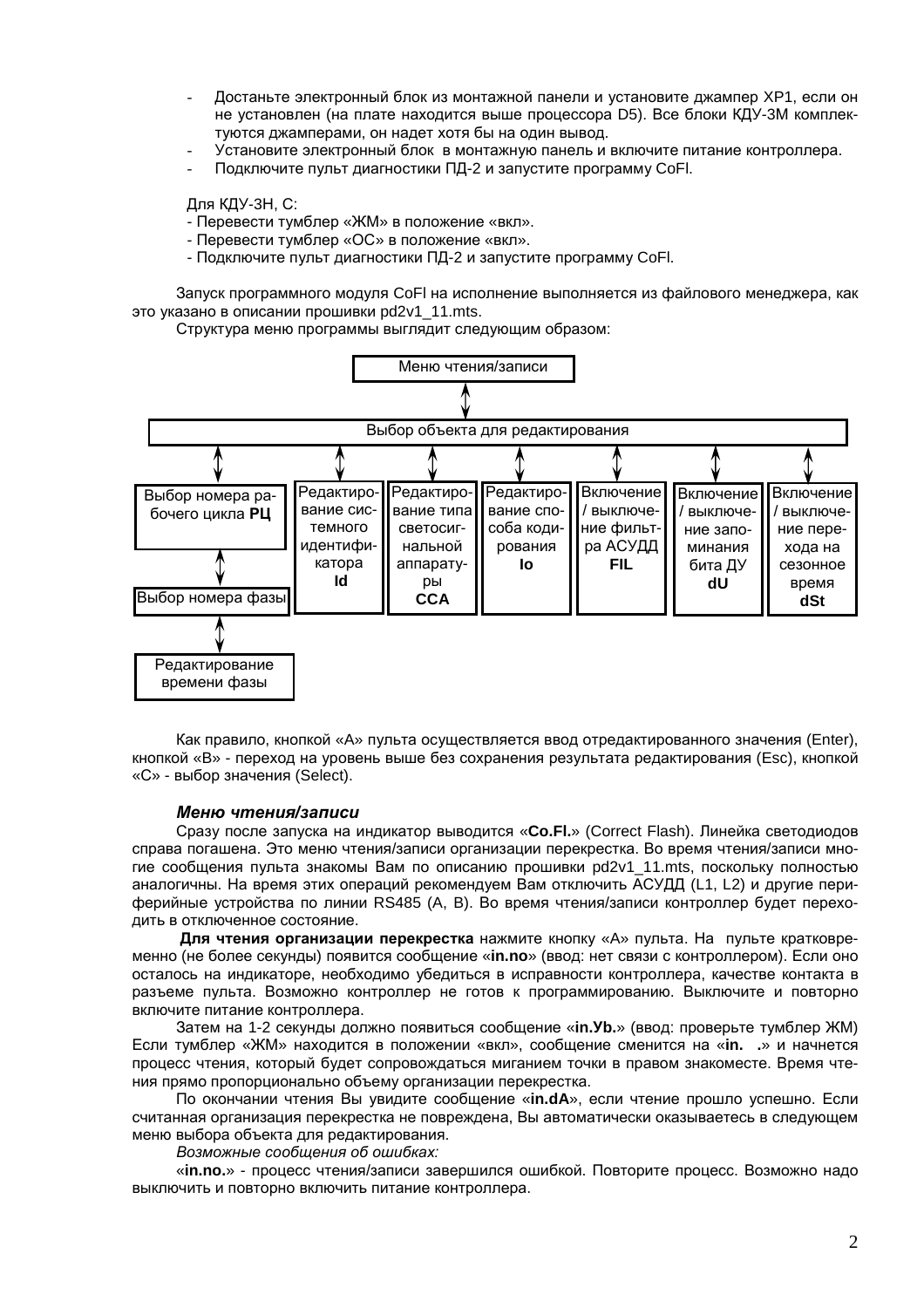«noFL» - организация перекрестка отсутствует или повреждена. Запись в контроллер не имеет смысла, поскольку приведет к ошибке «88» контроллера (повреждение Flash).

«FULL» - слишком большая организация перекрестка. Внести коррективы в нее с помощью текущей версии программного модуля «СоFI» невозможно. Используйте другие способы программирования.

Для записи организации перекрестка нажмите кнопку «С» пульта. Перед тем, как приступить в программированию контроллера, пульт выполнит проверку получившейся организации перекрестка на корректность. Если будут обнаружены ошибки, Вы увидите «noFl» (no Flash - нет флэш) и вернетесь обратно в меню. Попробуйте повторить чтение и процесс редактирования организации перекрестка.

Если ошибок в организации перекрестка нет, на пульте кратковременно появится надпись «ou.no» (вывод: нет связи с контроллером), затем «ou.Уb.» (вывод: проверьте тумблер ЖМ), после чего начнется запись в контроллер - «ou. .» (Точка справа мигает). Если Вы увидели сообщение «ou.JP» и оно осталось на индикаторе на 2 или более секунды - Вы забыли установить джампер ХР1. По окончании записи сразу же начинается процесс верификации - Вы видите «UE. .», точка справа мигает. Если запись и верификация прошли успешно, на индикаторе появится «UE.dA», после чего Вы увидите заставку «Со.FI.», откуда можно выйти в программу пульта.

Если верификация не прошла, на индикатор будет выведено «**UE.no**» и Вы все равно увидите заставку «Со. Fl.» - процесс записи может быть повторен.

Для выхода из программного модуля «Со Fl» нажмите кнопку «В» пульта. На индикаторе появится надпись «Ehit», и Вы вернетесь в прошивку пульта.

#### Выбор объекта для редактирования

При первом появлении меню на индикаторе будет «PU, », что отдаленно напоминает аббревиатуру РЦ - рабочие циклы. При последующих - последний редактируемый объект. Светодиоды справа переключаются в соответствии с выбором объекта для редактирования. Нажатием кнопки «С» пульта можно по кольцу перебирать объекты для редактирования:

«PU. » - рабочие циклы (то есть времена фаз и Tmin).

«Id » - системный идентификатор АСУДД,

«ССА» - тип светосигнальной аппаратуры,

«Io » - способ кодирования,

«FIL » - вкл./выкл. встроенный фильтр АСУДД,

«dU » - вкл./выкл. запоминание бита ДУ,

«dSt » - вкл./выкл. переход на сезонное время.

Нажатием кнопки «В» можно выйти в меню чтения/записи, нажатием «А» - приступить к редактированию выбранного объекта.

## Выбор номера рабочего цикла PU,

Загорается первый светодиод и на индикаторе Вы видите сообщение «PU, 0», где вместо 0 может быть номер последнего редактированного рабочего цикла. Номер рабочего цикла совпадает с порядковым номером строки рабочего цикла в конфигураторе КДУ-3 на вкладке «Рабочие циклы». Рабочий цикл 0 - это всегда минимальные времена фаз Tmin. Если в организации перекрестка только один рабочий цикл 0, контроллер не сможет автономно переключать фазы - это режим внешнего управления (например, с ВПУ) и с помощью программы «СоFI» Вы не сможете организовать автономное переключение фаз, так как для этого требуется добавить еще один рабочий цикл.

Итак, кнопкой «С» можно увеличивать на единицу номер цикла (если они есть в организации перекрестка), кнопкой «В» - выйти в меню выбора объекта редактирования, кнопкой «А» - перейти в режим выбора номера фазы в рабочем цикле.

#### Выбор номера фазы

Продолжает светиться первый светодиод, на индикаторе сообщение типа «ОF, 1». Вместо нуля может быть выбранный Вами номер рабочего цикла, а вместо 1 - номер последней редактированной фазы.

Нажатием кнопки «С» выбираем необходимую фазу из имеющихся, нажатием «В» - выходим в меню выбора номера рабочего цикла, нажатием «А» - переходим в режим изменения времени фазы.

#### Изменение времени фазы

Продолжает светиться первый светодиод, на индикаторе сообщение типа «1. 3». Вместо 1 может быть выбранный Вами номер фазы, вместо 3 - время этой фазы в секундах.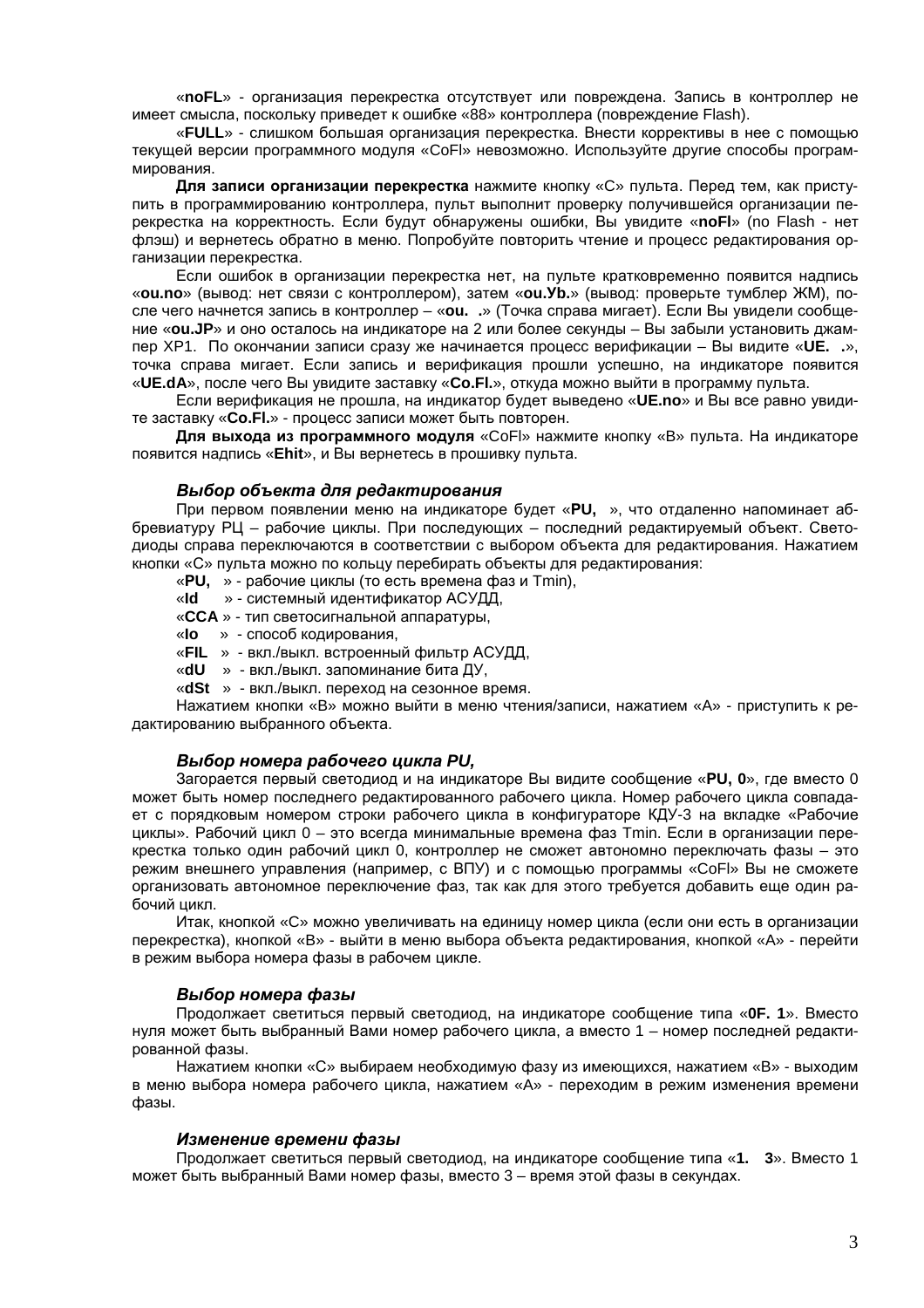Нажатием кнопки «С» увеличиваем на 1 время фазы. Если нажать и удерживать нажатой кнопку «С», нажатием кнопки «В» можно уменьшать время фазы на 1. (комбинация клавиш «С» + «В»). Нажатием «В» выходим в меню выбора номера фазы без сохранения результата редактирования, нажатием «А» запоминаем результат и выходим в меню выбора номера фазы.

Обратите внимание, что границы диапазона изменения времени фазы определяются так же, как и в конфигураторе КДУ-3. А именно. Время Tmin фазы (рабочий цикл 0) может изменяться от 1 до времени фазы, которое является минимальным из всех времен во всех рабочих циклах. Время фазы может изменяться в диапазоне от Tmin до 255 секунд.

Например, организацией перекрестка предусмотрено два рабочих цикла, в первом фаза 3 длится 25 секунд, во втором - 15. Tmin фазы 3 = 8 секунд. Тогда Tmin может изменяться от 1 до 15 секунд. Время фазы - от 8 до 255 секунд. Предположим, нам необходимо установить время Tmin =17 секунд. Тогда сначала надо увеличить время фазы во втором рабочем цикле до 17 или более секунд, и только после этого изменить время Tmin до 17 секунд.

## Редактирование системного идентификатора Id

Загорается второй сверху светодиод и на индикаторе появляется сообщение «Id. 1» или «Id. 2» в зависимости от текущего значения. Нажатием кнопки «С» выбираем необходимое значение. нажатием «В» - выходим без сохранения результата редактирования, нажатием «А» - с сохранением результата редактирования. В обоих случаях выход осуществляется в меню выбора объекта для редактирования.

Системный идентификатор - это номер контроллера на линии АСУДД. Неверно выбрав его Вы сделаете невозможной работу системы координированного управления на текущем перекрестке. Если у Вас практикуется уплотнение АСУДД, возникнут проблемы со вторым перекрестком на этой линии.

#### Редактирование типа светосигнальной аппаратуры ССА

На индикаторе Вы видите сообщение «c.LEd», если контроллер запрограммирован на работу со светодиодными матрицами или «c. LA», если на работу с лампами. В любом случае светится третий сверху светодиод на линейке в правой части пульта.

Нажатием кнопки «С» можно переключить тип светосигнальной аппаратуры, нажатием «В» выйти в меню выбора объекта для редактирования без сохранения результата редактирования. нажатием «А» - выйти в меню выбора объекта редактирования с сохранением результата редактирования.

Ламповый режим работы означает, что перед включением выхода контроллер выдаст ШИМимпульсы, разогревающие нить накала лампы. Если лампа малоинерционна или подключен светодиодный оптический компонент, будет заметно подмигивание светофора при переключении. В этом случае необходимо выбрать светодиодный тип светосигнальной аппаратуры - подогрев будет выключен. В светодиодном варианте выходы все равно включаются в момент перехода сети через ноль и с некоторой раздвижкой по времени, поэтому даже при ламповой нагрузке ток при переключении будет незначителен и нарастать будет плавно.

Следует обратить внимание на то, что переключатели SA1 (ламповый/светодиодный) на плате контроллера КДУ-3 (M) все равно необходимо установить в соответствие с типом используемой светосигнальной аппаратуры - иначе Вы можете увидеть ошибку «СС» контроллера. Переключатели аппаратно задают порог переключения в состояние «перегорание красного».

#### Редактирование способа кодирования Іо

Загорается четвертый сверху светодиод и на индикаторе появляется сообщение «Io. 0» или «10. 1» в зависимости от текущего значения. Нажатием кнопки «С» выбираем необходимое значение, нажатием «В» - выходим без сохранения результата редактирования, нажатием «А» - с сохранением результата редактирования. В обоих случаях выход осуществляется в меню выбора объекта для редактирования.

Сообщение «Io. 0» означает, что обмен данными по линии RS485 ведется без всякого кодирования (как в КДУ-1 ... КДУ-3). Это режим совместимости со всеми ранее выпушенными периферийными устройствами.

Сообщение «Io. 1» означает, что обмен данными по линии RS485 осуществляется в кодированном виде («Манчестер-2»), с более высокой скоростью обмена. Вновь разрабатываемое периферийное оборудование будет поддерживать этот протокол обмена.

В общем случае, если к контроллеру ничего не подключается по линии RS485, положение переключателя кодирования не имеет значения.